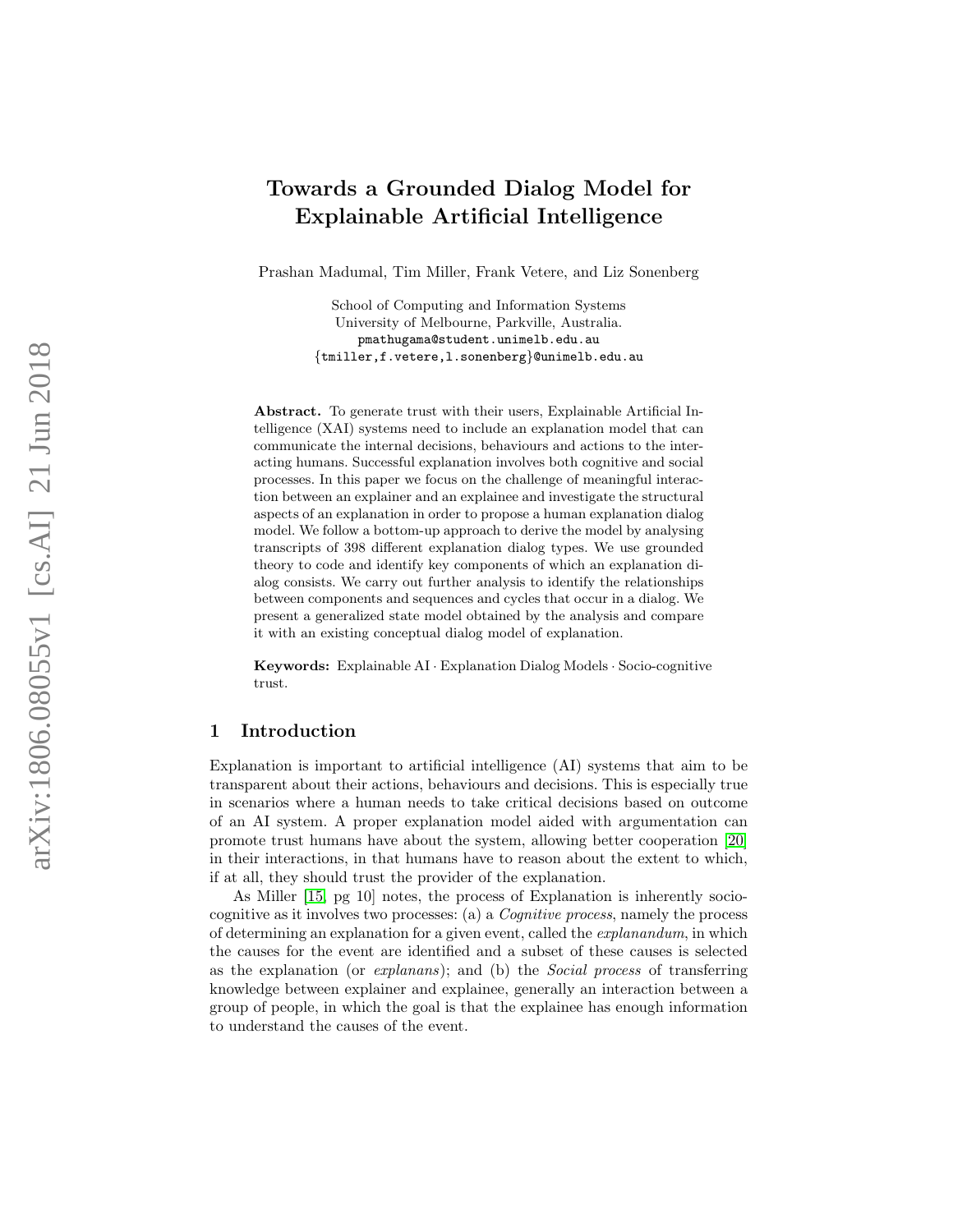However, much research and practice in explainable AI uses the researchers' intuitions of what constitutes a 'good' explanation rather basing the approach on a strong understanding of how people define, generate, select, evaluate, and present explanations [\[15](#page-14-1)[,16\]](#page-14-2). Most modern work on Explainable AI, such as in autonomous agents [\[25](#page-14-3)[,4,](#page-13-0)[7,](#page-13-1)[11\]](#page-14-4) and interpretable machine learning [\[10\]](#page-14-5), does not discuss the interaction aspect of the explanations. Lack of a general dialog model of explanation that takes into account the end user can be attributed as one of shortcomings of existing explainable AI systems. Although there are existing conceptual explanation dialog models that try to emulate the structure and sequence of a natural explanation [\[2,](#page-13-2)[22\]](#page-14-6), we propose that improvements will come from further generalization.

Explanation naturally occurs as a continuous interaction which gives the interacting party the ability to question and interrogate the explanations. This enables the explainee to clear doubts about the given explanation by further interrogations and user-driven questions. Further, the explainee can express contrasting views about the explanation that can set the premise for an argumentation dialog. This type of iterative explanation has the ability to provide more rich and satisfactory explanations as opposed to singular explanation presentations.

Understanding how humans engage in conversational explanation is a prerequisite to building an explanation model as noted by Hilton [\[13\]](#page-14-7). De Graaf [\[9\]](#page-14-8) note that humans attribute human traits, such as beliefs, desires, and intentions, to intelligent agents, and it is thus a small step to assume that people will explain agent behaviour using human frameworks of explanation. AI explanation models with designs that are influenced by human explanation models should be able to provide more intuitive explanations to humans and therefore be more likely to be accepted. We suggest it is easier for the AI to emulate human explanations rather than expecting humans to adapt to a novel and unfamiliar explanation model. While there are mature existing models for explanation dialogs [\[22,](#page-14-6)[23\]](#page-14-9), these are idealised conceptual models that are not grounded on or validated by data, and seem to lack iterative features like cyclic dialogs.

In this paper our goal is to introduce a Human explanation model that is based on conversational data. We follow a bottom up approach and aim to provide an explanation dialog model that is grounded on data from different types of explanations in conversations. We derive our model by analysing 398 explanation dialogs across six different types of dialogs. Frequency, sequence and relationships between the basic components of an explanation dialog were obtained and analyzed in the study. We believe by following a data driven approach to formulate the model, a more generalized and accurate model can be developed that can define the structure and the sequence of an explanation dialog.

This paper is structured as follows, we discuss related work regarding explanation in AI and explanation dialog models, then we explain the methodology of the study and collection of data and its properties. We analyse and evaluate the data in section 4, identifying key components of an explanation dialog and gaining insight to the relationships and sequence of these components. We also develop the explanation dialog model based on the analysis and compare it with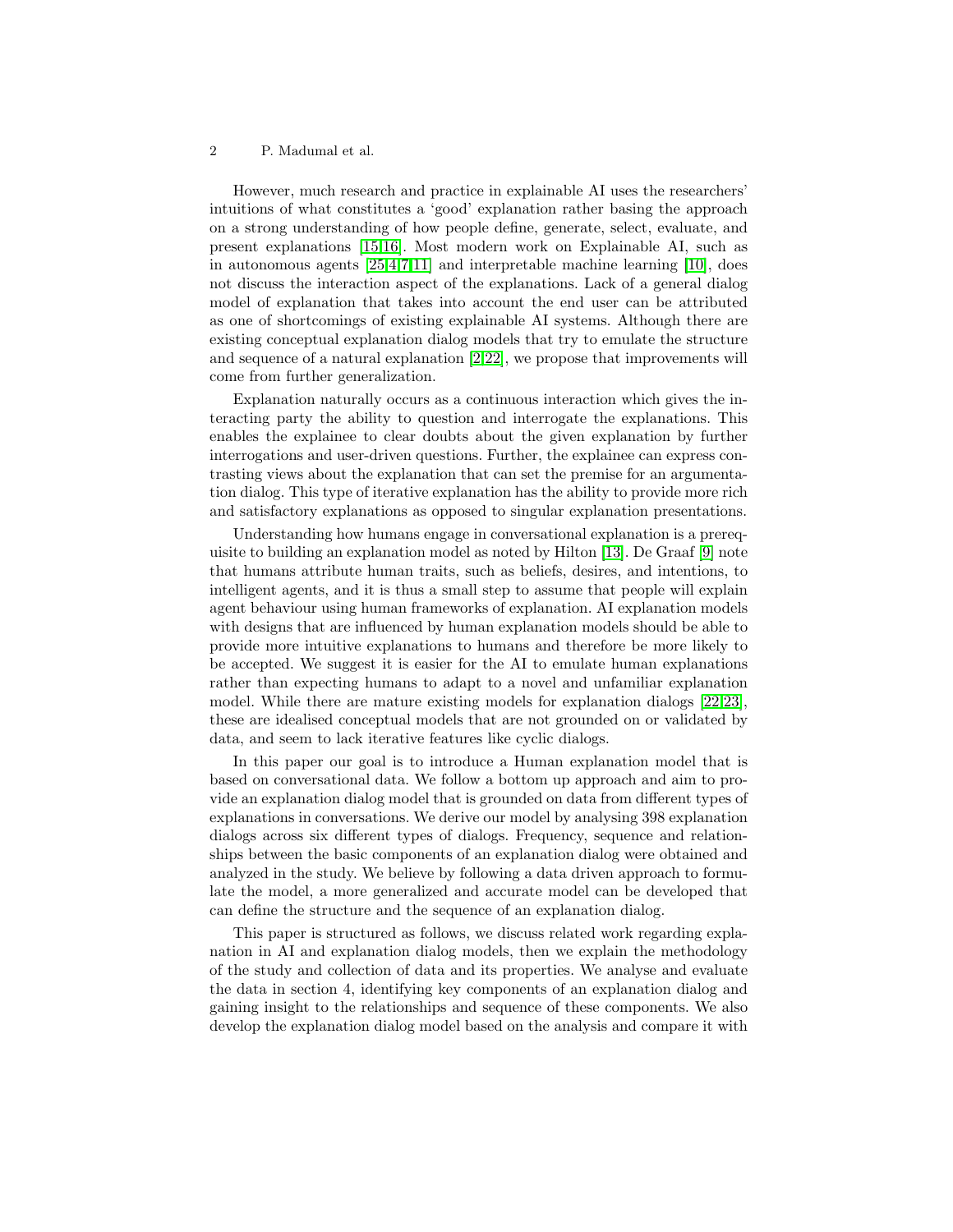a similar model by Walton [\[24\]](#page-14-10). We end the paper by discussing the model with its contribution and significance in socio-cognitive systems.

# 2 Related Work

Explaining decisions of intelligent systems has been a topic of interest since the era of expert systems, e.g. [\[8,](#page-14-11)[14\]](#page-14-12). Early work focussed particularly on the explanations content, responsiveness and the human-computer interface through which the explanation was delivered. Kass and Finin [\[14\]](#page-14-12) and Moore and Paris [\[17\]](#page-14-13) discussed the requirements a good explanation facility should have, including characteristics like "Naturalness", and pointed to the critical role of user models in explanation generation. Cawsey's [\[6\]](#page-13-3) EDGE system also focused on user interaction and user knowledge. These were used to update the system through interaction. So, from the very early days, both the cognitive and social attributes associated with an agent's awareness of other actors, and capability to interaction with them, has been recognized as an essential feature of explanation research. However, limited progress has been made. Indeed recently, de Graaf and Malle [\[9\]](#page-14-8) still find the need to emphasize the importance of understanding how humans respond to Autonomous Intelligent Systems (AIS). They further note how Humans will expect a familiar way of communication from AIS systems when providing explanations.

Castelfranchi [\[5\]](#page-13-4) argues the importance of 'trust' in a social setting in Multi-Agent Systems (MAS). MAS often have socialites such as Cooperation, collaboration and team work which are influenced by trust. Castelfranchi further explains the components of social trust which are rooted in delegation. Persistence belief and self-confidence belief [\[5\]](#page-13-4) in weak delegation can arguably fulfilled by providing satisfactory explanations about agents intentions and behaviors.

To accommodate the communication aspects of explanations, several dialog models have been proposed. Walton [\[22,](#page-14-6)[23\]](#page-14-9) introduces a shift model that has two distinct dialogs: an explanation dialog and an examination dialog, where the latter is used to evaluate the success of an explanation. Walton draws from the work of Memory Organizing Packages (MOP) [\[19\]](#page-14-14) and case-based reasoning to build the routines of the explanation dialog models. Walton's dialog model has three stages namely the opening stage, an argumentation stage and a closing stage [\[22\]](#page-14-6). Walton suggests an examination dialog with two rules as the closing stage. These rules are governed by the explainee, which corresponds to the understanding of an explanation [\[21\]](#page-14-15). This sets the premise for the examination dialog of an explanation and the shift between explanation and examination to determine the success of an explanation [\[23\]](#page-14-9).

A formal dialogical system of explanation is also proposed by Walton [\[21\]](#page-14-15) that has three types of conditions: Dialog conditions; Understanding conditions; and the success conditions that constitutes an explanation. Arioua and Croitoru [\[2\]](#page-13-2) formalized and extended Waltons explanatory CE dialectical system by incorporating Prakkens [\[18\]](#page-14-16) framework of dialog formalisation.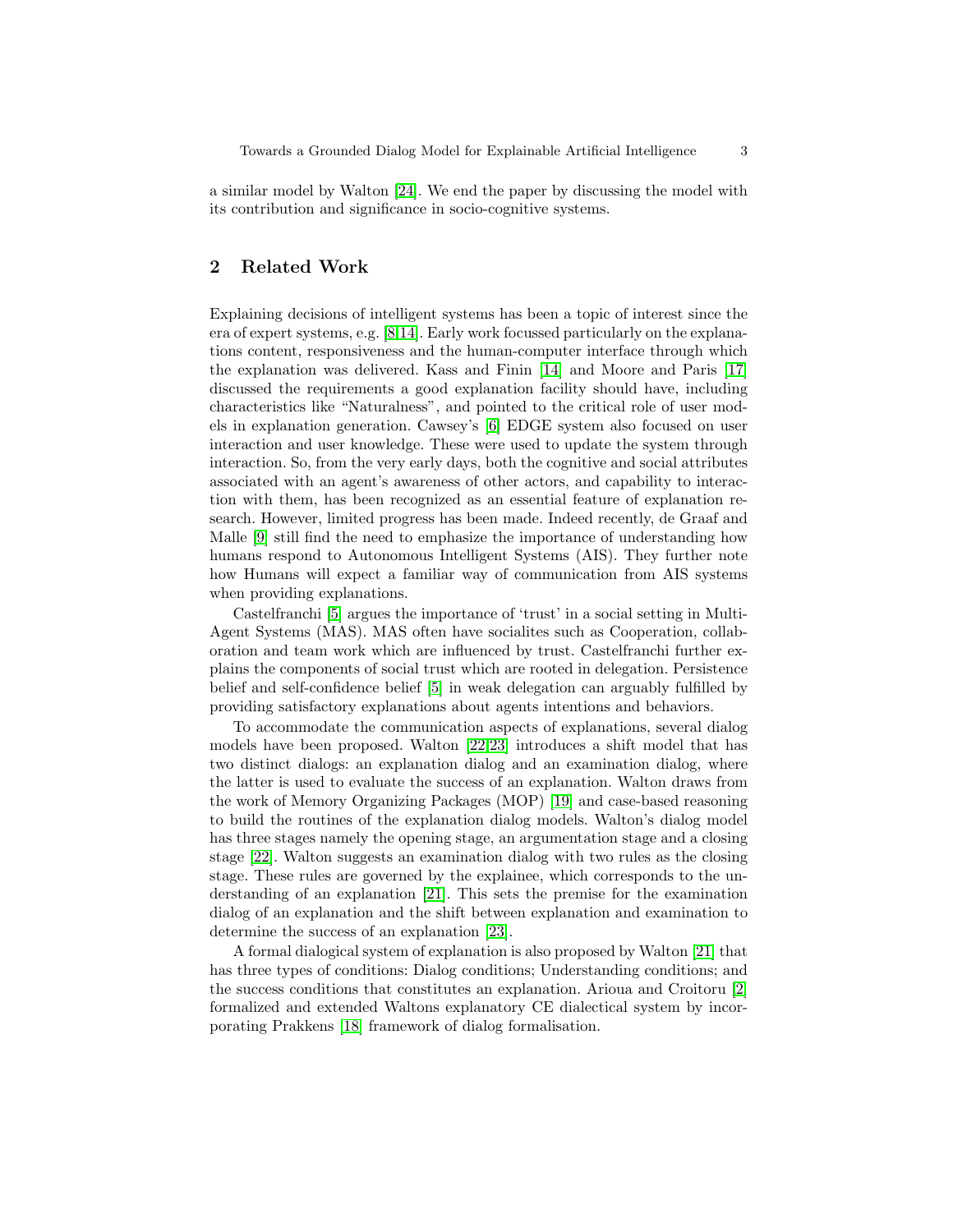Argumentation also comes into to play in explanation dialogs. Walton [\[24\]](#page-14-10) introduced a dialog system for argumentation and explanation that consists of communication language that defines the speech acts and protocols which allow transitions in the dialog. This allows the explainee to challenge and interrogate the given explanations to gain further understanding. Villata et al. [\[20\]](#page-14-0) focus on modelling information sources to be suited in an argumentation framework, and introduce a socio-cognitive model of trust to support judgements about trustworthiness.

### 3 Research Design and Methodology

To address the lack of an explanation dialog model that is based on and evaluated through conversation data, we opt to use a data-driven approach. This study consists of a data selection and gathering phase, data analysis phase and a model development phase.

We designed the study as a bottom up approach to develop an explanation dialog model. We aimed to gain insights into three areas: 1. Key components that makeup an explanation dialog; 2. Relationships that exist within those components; and 3. Component sequences that occur in an explanation dialog and cycles.

#### 3.1 Research design

We formulate our design based on an inductive approach. We use grounded theory [\[12\]](#page-14-17) as the methodology to conceptualize and derive models of explanation. The key goal of using grounded theory as opposed to using a hypotheticodeductive approach is to formalize an explanation dialog model that is grounded on actual conversation data of various types rather than a purely conceptual model.

The study is divided into three distinct stages, based on grounded theory. The first stage consists of coding [\[12\]](#page-14-17) and theorizing, where small chunks of data are taken, named and marked according to the concepts they might hold. For example a segment of a paragraph in an interview transcript can be identified as an 'Explanation' and another segment can be identified as a 'Why question'. This process is repeated until the whole data set is coded. The second stage involves categorizing, where similar codes and concepts are grouped together by identifying their relationship with each other. The third stage involves deriving a theoretical model from the codes, categories and their relationship.

#### 3.2 Data

We collect data from six different data sources that have six different types of explanation dialogs. Table [1](#page-4-0) shows the explanation dialog types, explanation dialogs that are in each type and number of transcripts. We gathered and coded a total of 398 explanation dialogs from all of the data sources. All the data sources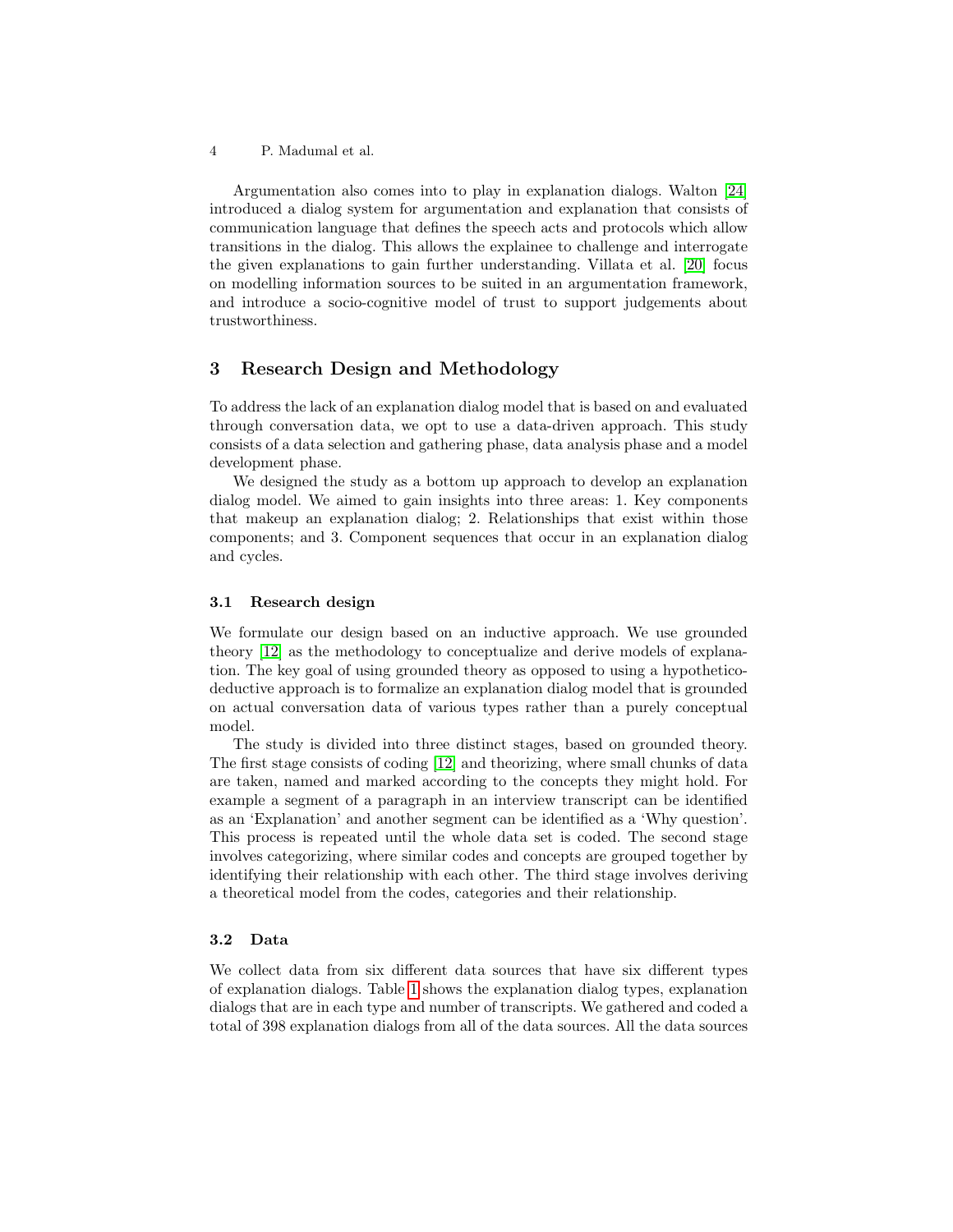are text based, where some of them are transcribed from voice and video-based interviews. Data sources consist of Human-Human conversations and Human-Agent conversations<sup>[1](#page-4-1)</sup>. We collected Human-Agent conversations to analyze if there are significant differences in the way humans carry out the explanation dialog when they knew the interacting party was an agent.

<span id="page-4-0"></span>

|  |  | Table 1. Coded data description. |
|--|--|----------------------------------|
|  |  |                                  |

| Explanation Dialog Type           |     | $# \text{ Dialogs}$ # Transcripts |
|-----------------------------------|-----|-----------------------------------|
| 1. Human-Human static explainee   | 88  |                                   |
| 2. Human-Human static explainer   | 30  |                                   |
| 3. Human-Explainer agent          | 68  |                                   |
| 4. Human-Explainee agent          | 17  |                                   |
| 5. Human-Human QnA                | 50  | 5                                 |
| 6. Human-Human multiple explainee | 145 | 5                                 |

Data source selection was done to encompass different combinations and frequencies an explainee and explainer included in the explanation dialog. These combinations are given in Table [2.](#page-4-2) We diversify the dataset by including data sources of different mediums such as verbal based and text based.

<span id="page-4-2"></span>Table 2. Explanation dialog type description.

| Participants                | Number     |        | Medium Data source               |
|-----------------------------|------------|--------|----------------------------------|
| 1. Human-Human One-to-one   |            | Verbal | Journalist Interview transcripts |
| 2. Human-Human One-to-one   |            | Verbal | Journalist Interview transcripts |
| 3. Human-Agent              | One-to-one | Text   | Chatbot conversation transcripts |
| 4. Agent-Human              | One-to-one | Text   | Chatbot conversation transcripts |
| 5. Human-Human Many-to-many |            | Text   | Reddit AMA records               |
| 6. Human-Human One-to-many  |            | Verbal | Supreme court transcripts        |

Table [3](#page-5-0) presents the coding, categories and their definition. We identify why, how and what questions as questions that ask contrastive explanations, questions that ask explanations of causal chains and questions that ask causality explanations in that order.

Explanation dialog type 1: Same Human explainee with different Human explainers in each data source. Data sources for this type is journalist interviews where the explainee is the journalist.

<span id="page-4-1"></span><sup>1</sup> Links to all data sources (including transcripts) can be found at [https://](https://explanationdialogs.azurewebsites.net) [explanationdialogs.azurewebsites.net](https://explanationdialogs.azurewebsites.net)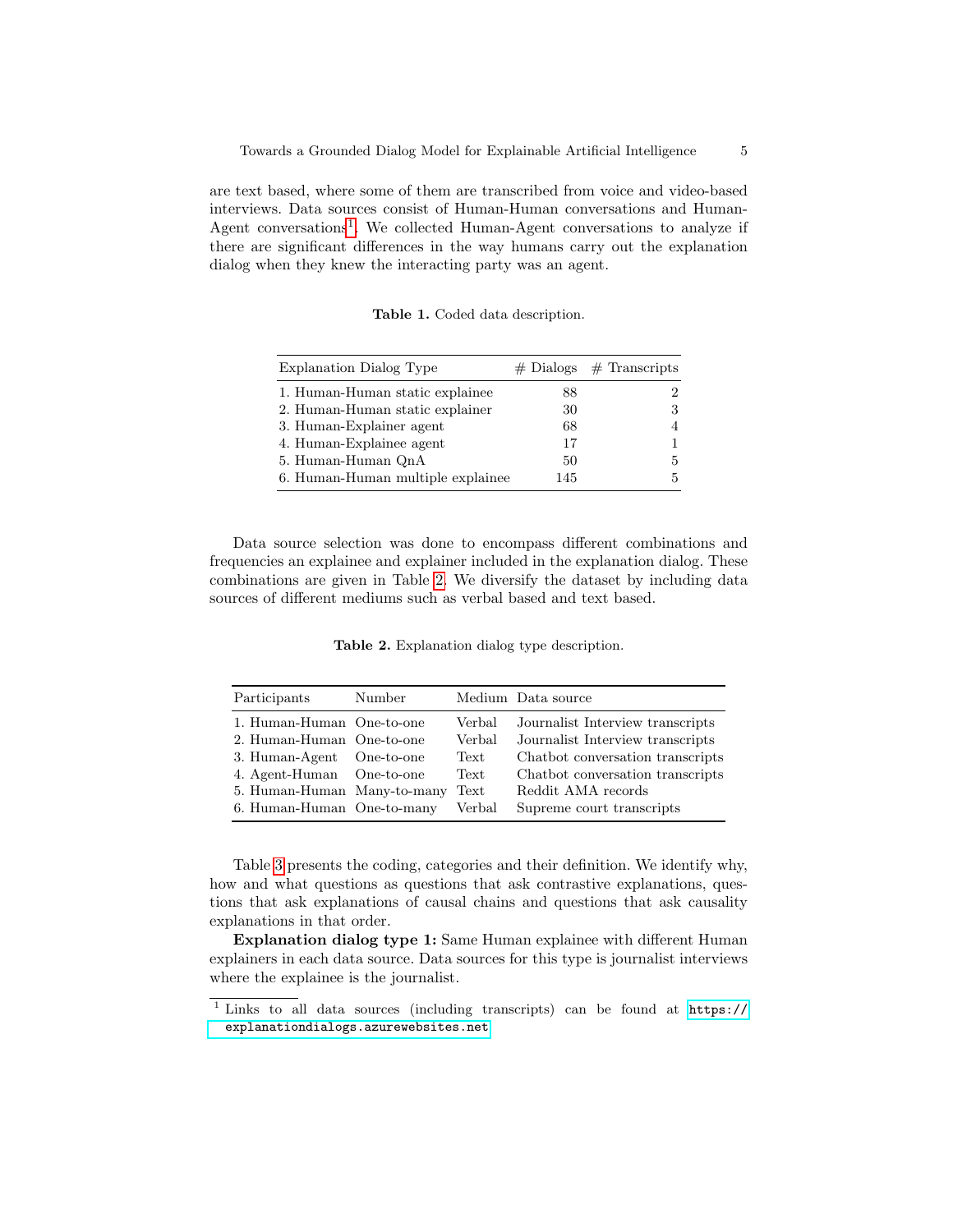| Code                      | Category                    | Description                                                     |
|---------------------------|-----------------------------|-----------------------------------------------------------------|
| $QE$ start                | Dialog                      | Explanation dialog start                                        |
| $QE$ end                  | Dialog                      | Explanation dialog end                                          |
| How                       | Question Type How questions |                                                                 |
| Why                       | Question Type Why questions |                                                                 |
| What                      |                             | Question Type What questions                                    |
| Explanation               | Explanation                 | Explanation given for questions                                 |
| Explainee Affirmation     | Explanation                 | Explainee acknowledges explanation                              |
| Explainer Affirmation     | Explanation                 | Explainer acknowledges explainee's ac-<br>knowledgment          |
| Question context          | Information                 | Background to the question provided<br>by the explainee         |
| Preconception             | Information                 | Preconceived idea that the explainee<br>has about some fact     |
| Counterfactual case       | Information                 | Counterfactual case of the how/why<br>question                  |
| Argument                  |                             | Argumentation Argument presented by explainee or<br>explainer   |
| Argument-s                |                             | Argumentation An argument that starts the Dialog                |
| Argument-a                |                             | Argumentation Argument Affirmation by explainee or<br>explainer |
| Argument-c                |                             | Argumentation Counter argument                                  |
| Argument-contrast case    |                             | Argumentation Argumentation contrast case                       |
| Explainer Return question | Questions                   | Clarification question by explainer                             |
| Explainee Return question | Questions                   | Follow up question asked by explainee                           |

<span id="page-5-0"></span>

| Table 3. Code description. |  |
|----------------------------|--|
|----------------------------|--|

Explanation dialog type 2: Same Human explainer with different Human explainees. Data source consist of journalists interviewing Malcolm Turnbull (Current Australian Prime Minister).

Explanation dialog type 3: Same Agent explainer with different Human explainees. Data source is 2016 Loebner Prize [\[3\]](#page-13-5) judge transcripts.

Explanation dialog type 4: Same Agent explainee with different Human explainers. Data source consists of transcript of conversation of Eliza chatbot [\[3\]](#page-13-5).

Explanation dialog type 5: Multiple Human explainers and Multiple Human explainees. Data source is from reddit ask me anything (ama) [\[1\]](#page-13-6) records.

Explanation dialog type 6: Multiple Human explainees with a Human explainer. Data source consists of cases transcribed in supreme court of United States of America.

# 4 Results

In this section, we present the model resulting from our study, compare it to an existing conceptual model, and analyse some patterns of interaction that we observed.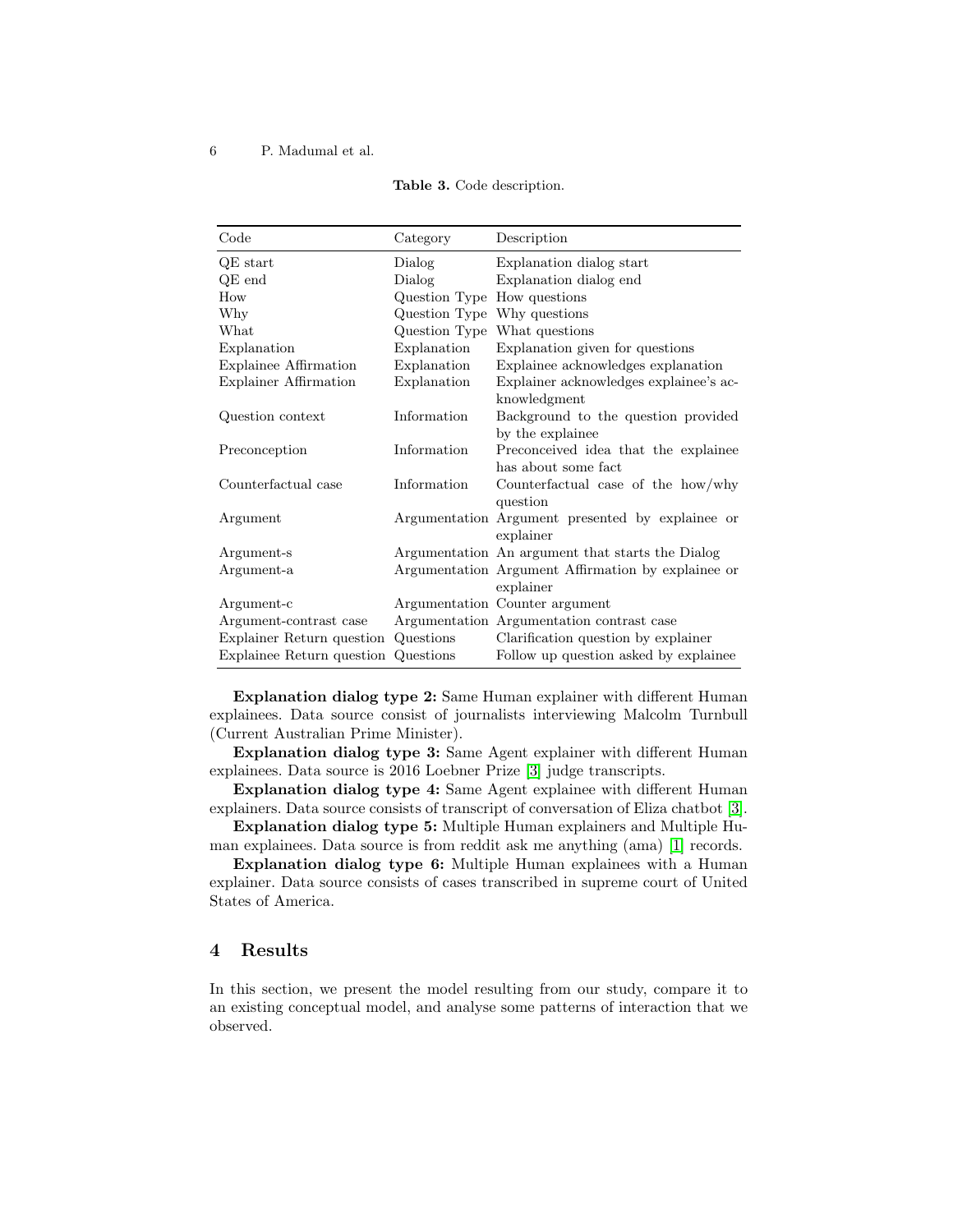

<span id="page-6-0"></span>Fig. 1. Explanation Dialog Model

#### 4.1 Explanation Dialog Model

We present our explanation dialog model derived from the study. Figure [1](#page-6-0) depicts the derived explanation dialog model as a state diagram where the sequence of each component is preserved. The labels 'Q' and 'E' refer to the Questioner (the explainee) and the Explainer respectively.

While most codes are directly transferred to the model as states and state transitions, codes that belonged to information category are embedded in different states. These are: 1. Question Context, Preconception and Counterfactual Case embedded in the Composite Question state; and 2. Argumentation Contrast Case embedded in the Argumentation Dialog Initiated state. These embedded components can potentially be used to decode the question or the argument by systems that uses the model.

We identify two loosely coupled sections of the model: the *Explanation Di*alog and the Argumentation Dialog. These two sections can occur in any order, frequencies and cycles. An explanation dialog can either be initiated by an argument or a question. An argument can occur at any point in the dialog time-line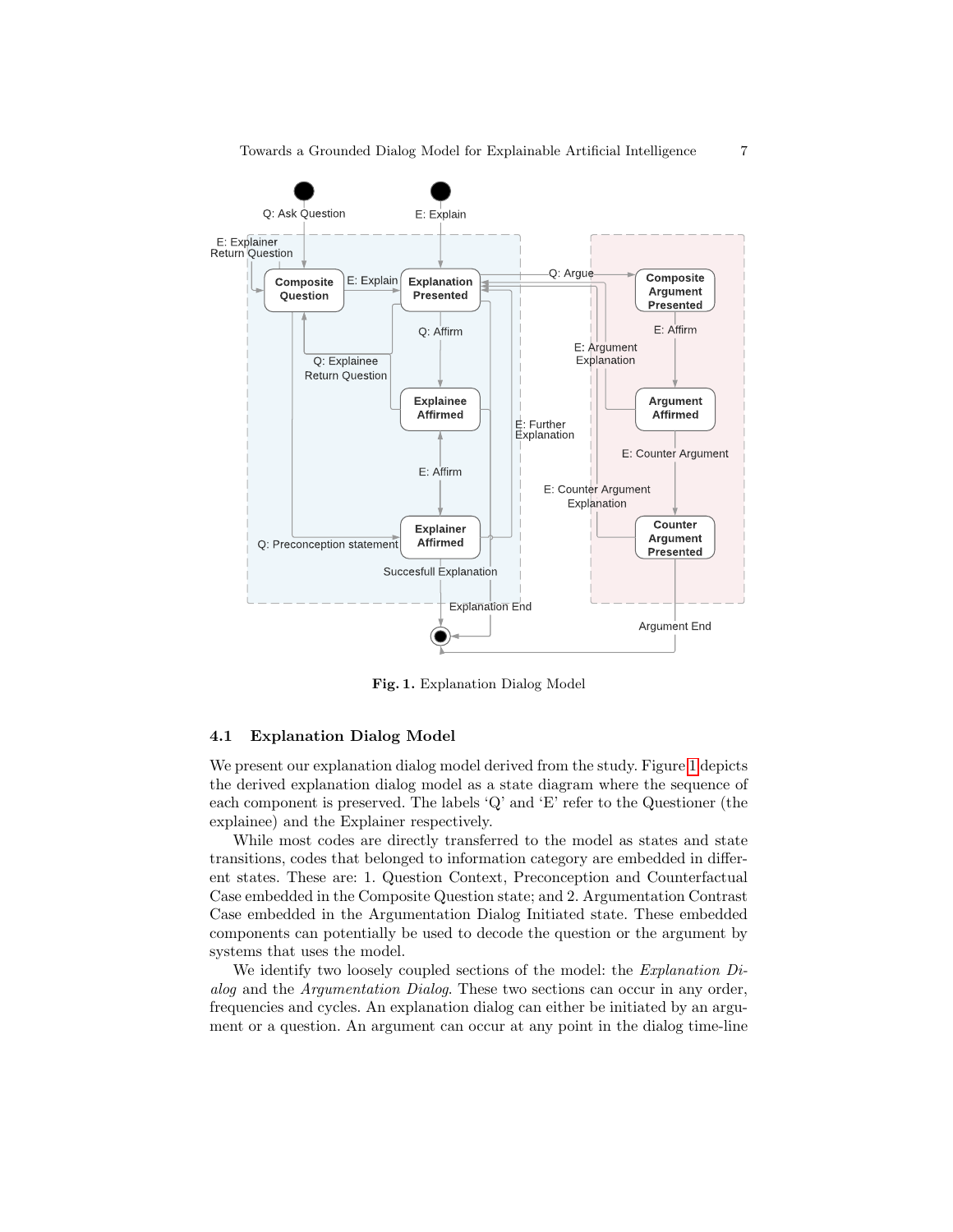after an explanation was given, which will then continue on to an argumentation dialog. The dialog can then end in the argumentation dialog or can again be switched to the explanation dialog as shown in Figure [1.](#page-6-0) A single dialog can contain many argumentation dialogs and can go around the explanation dialog loop several times, which will switch in between them according to the flow of the dialog. Note that a loop in the explanation dialog implies that the ongoing explanation is related to the same original question. We coded explanation dialogs to end when a new topic was raised in a question. Questions that ask for follow-up (Return Questions) were coded when the questions were clearly identifiable as requesting more information about the given explanation.

A typical example would be, an explainee asking a question, receiving a reply, presenting and argument of the explanation, explainer acknowledging the argument, explainer agreeing to the argument. This scenario can be described in states as Start →Composite Question →Explanation Presented →Explainee Affirmed →Argumentation Dialog Initiated →Composite Argument Presented  $\rightarrow$ Argument Affirmed  $\rightarrow$ End.



<span id="page-7-0"></span>Fig. 2. Argumentation and explanation in dialogue [\[24\]](#page-14-10)

Model Comparison We compare the developed explanation dialog model, which also contains an argumentation sub-dialog, by Walton [\[24\]](#page-14-10). Walton proposed the model shown in Figure [2,](#page-7-0) which consists of 10 components. This model focus on combining explanation and examination dialogs with argumentation. A similar shift between explanation and argumentation/examination can be seen between our model and Walton's. According to the data sources, argumentation is a frequently present component of an explanation dialog, which is depicted by the Explainee probing component in Walton's Model. The basic flow of explanation is the same between the two models, but the models differ in two key ways. First, is the lack of examination dialog shift in our model. Although we did not derive an examination dialog, a similar shift of dialog can be seen with respect to affirmation states. That is, our 'examination' is simply the explainee affirm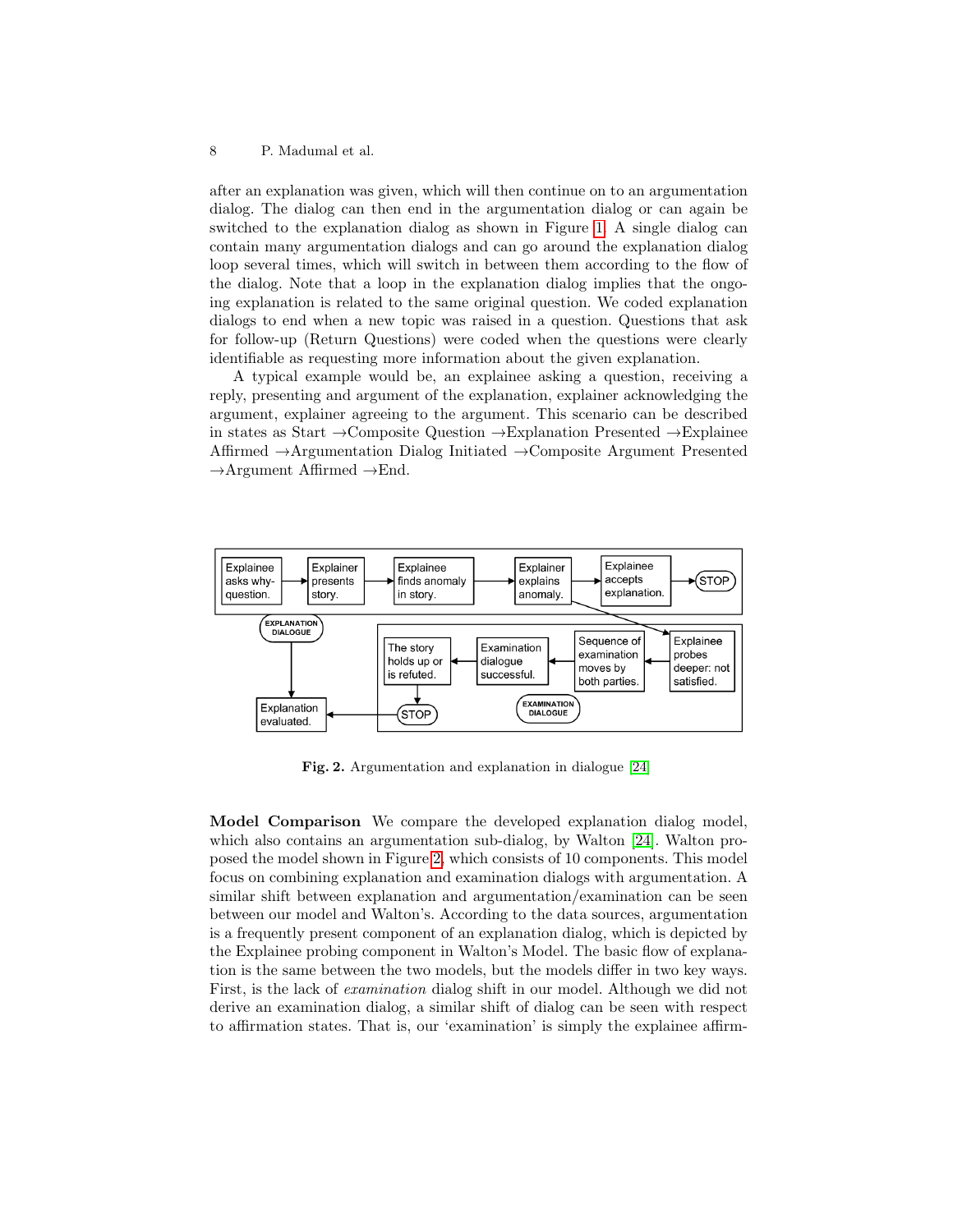ing that they have understood the explanation. Second is Waltons model [\[24\]](#page-14-10) focus on the evaluation of the successfulness of an explanation in the form of examination dialog whereas our model focus on delivering an explanation in a natural sequence without an explicit form of explanation evaluation.

Thus, we can see similarities between Walton's conceptual model and our data-driven model. The differences between the two are at a more detailed level than at the high-level, and we attribute these differences to the grounded nature of our study. While Walton proposes an idealised model of explanation, we assert that our model captures the subtleties that would be required to build a natural dialog for human-agent explanation.

#### 4.2 Analysis and Evaluation

We focus our analysis on three areas: 1. The key components of an Explanation Dialog; 2. Relationships between these components and their variations between different dialog types; and 3. The sequence of components that can successfully carry out an explanation dialog. We also evaluate the frequencies of certain component sequences to occur across different types of explanation dialogs.



<span id="page-8-0"></span>Fig. 3. Code Frequency.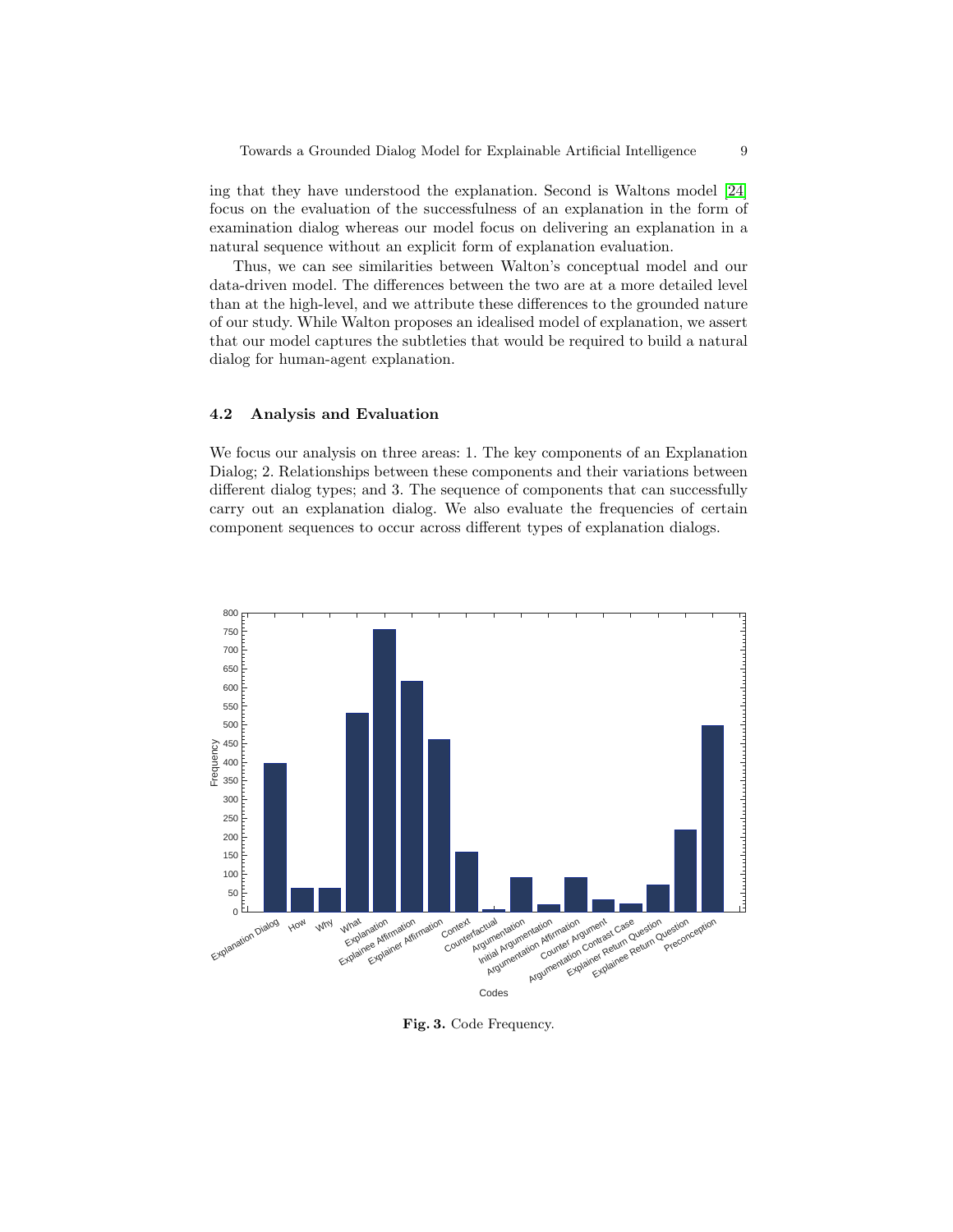Code Frequency Analysis Figure [3](#page-8-0) shows the frequency of codes from all data sources. Across six different explanation types and 398 explanation dialogs, overall the most prevalent question type is 'What' questions. Coding of 'What' questions include all the other questions that are not categorized to 'Why' and 'How' questions and include questions types such as Where, Which, Do, Is etc. 'Explanation' coding type has the highest frequency, which suggests it is likely to occur multiple times in a single explanation dialog.



<span id="page-9-0"></span>Fig. 4. Average code occurrence in per dialog in different explanation dialog types

The average code occurrence per dialog in different dialog types is depicted in Figure [4.](#page-9-0) According to Figure [4](#page-9-0) in all dialog types, a dialog is most likely to have multiple what questions, multiple explanations and multiple affirmations. Humans tend to provide context and further information surrounding a question, whereas Human-Agent dialogs almost never initiate questions with context. This could be due to the humans prejudice of the incapability of the agent to identify the given context. In contrast, Human-Explainer agent dialog types have explainee return questions present more than Human-Human dialogs. Further analysis of the data revealed this is due to nature of the chatbot the data source was based upon, where the chatbot try to hide its weaknesses by repeatedly asking unrelated questions. Human-only dialogs also have a higher frequency of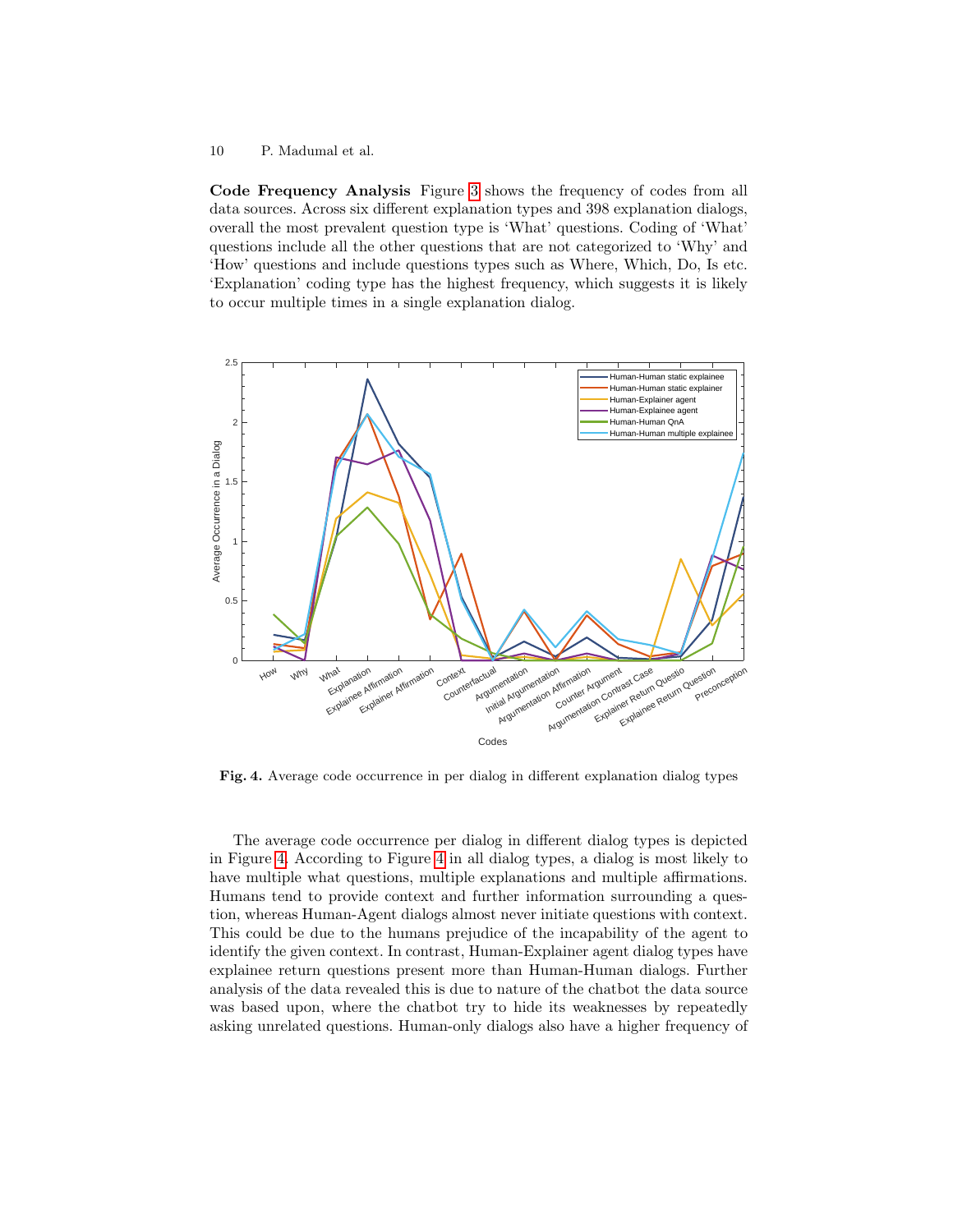'Preconception' occurrences. We attribute this to the nature of Human-Human explanations where humans try to express their opinion or preconceived views.

Argumentation is a key component of an explanation dialog. The explainee can have different or contrasting views to the explainer regarding the explanation, at which point an argument can be put forth by the explainee. An argument in the form of an explanation that is not in response to a question can also occur at the very beginning of an explanation dialog, where the argument set the premise for the rest of the dialog. An argument is typically followed by an affirmation and may include a counter argument by the opposing party. From Figure [4](#page-9-0) Human-Human dialogs with the exception of QnA have argumentation but Human-Agent dialogs lacks any substantial occurrences of argumentation.



<span id="page-10-0"></span>Fig. 5. Average code occurrence in per dialog in different explanation dialog types

Code Occurrence Analysis per Dialog It is important to identify what is the most common occurrence frequency per dialog of certain codes in different dialog types. Analyzing common occurrences can help in identifying cyclic paths between components. For example, a majority of Human-Human static explainer dialogs have zero explainer affirmations, while Human-Human multiple explainer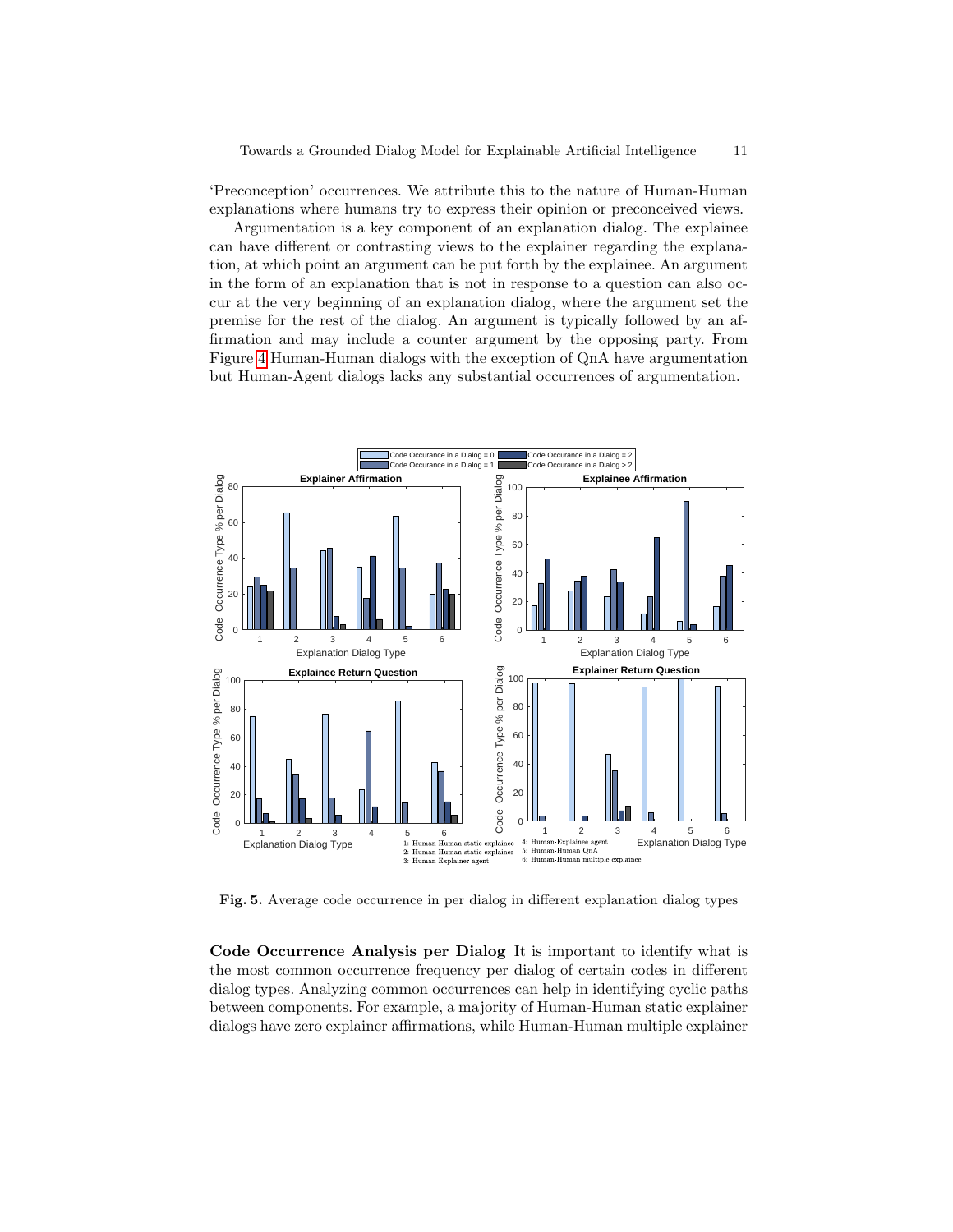dialogs can have one explainer affirmation per dialog for majority of the dialogs. However, it is important to note that non-verbal cues were not in the transcripts, so non-verbal affirmations such as nodding were not coded.

Figure [5](#page-10-0) illustrate the occurrence frequency and the likelihood of four codes, and the above example can be seen in the explainer affirmation plot. These frequencies can be used to determine the sequence and cycles of components when formulating an explanation dialog model. For example, from Figure [5,](#page-10-0) the path or the sequence of a dialog model that have explainer return question is the least likely to occur as all explanation dialog types have zero explainer return question as the most probable one.

Explanation Dialog Ending Sequence Analysis Participants should be able to identify when an explanation dialog ends. We analyse the different types of explanation dialogs to identify the codes that are most likely to signify the ending.



<span id="page-11-0"></span>Fig. 6. Average code occurrence in per dialog in different explanation dialog types

From Figure [6,](#page-11-0) all explanation dialog types except Human-Human QnA type are most likely to end in an explanation. The second most likely code to end an explanation is explainer affirmation. Ending with other codes such as explainee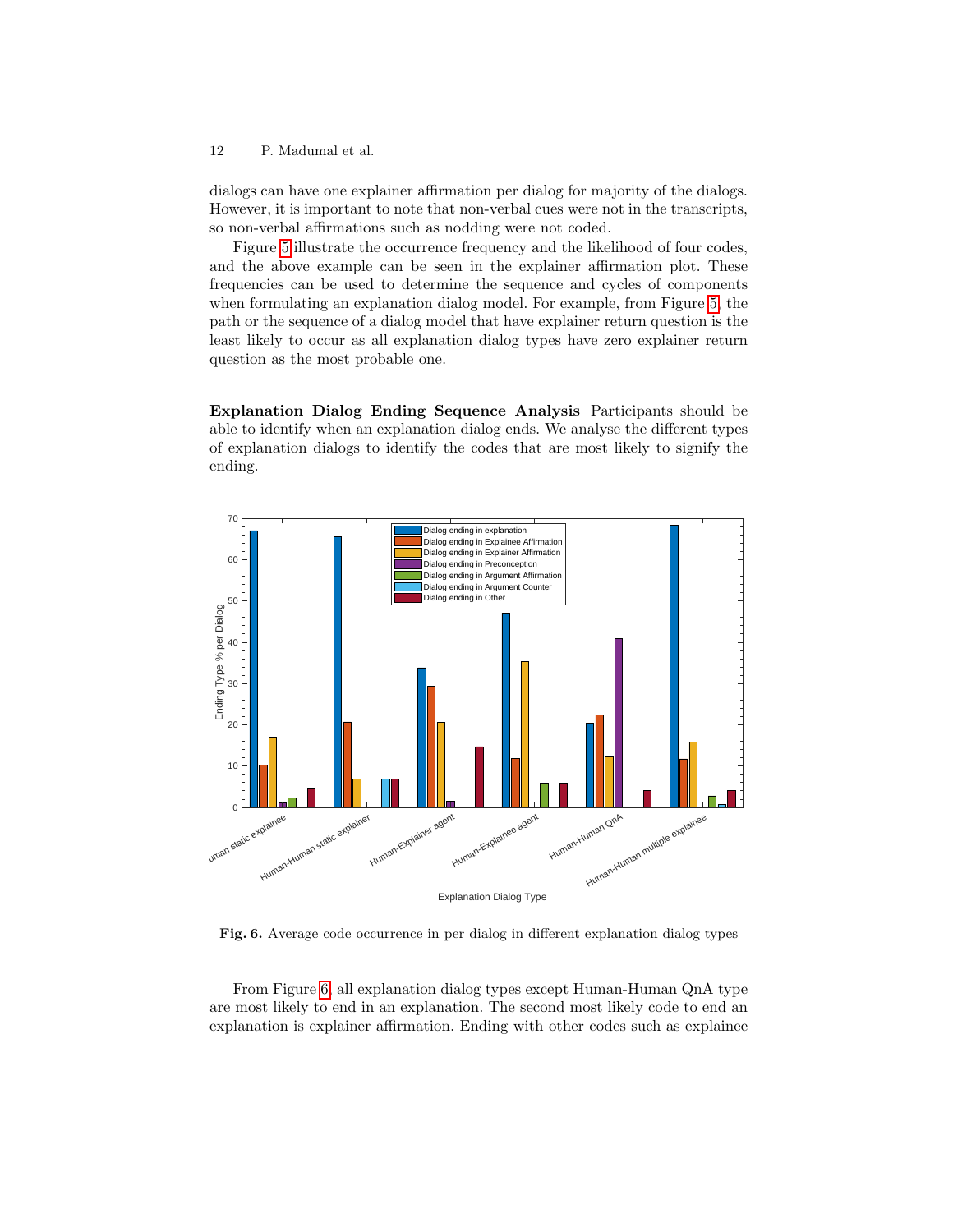and explainer return questions is presented by 'Dialog ending In Other' bar in Figure [6.](#page-11-0) It is important to note that although a dialog is likely to end in an explanation, that dialog can have previous explainee affirmations and explainer affirmations.

# 5 Discussion

The purpose of this study is to introduce an Explanation Dialog model that can bridge the gap of communicating explanations that are given by Explainable Artificial intelligence (XAI) systems. We derive the model from components identified through conducting a grounded study. The study consisted of coding data of six different types of explanation dialogs from six data sources.

We believe our proposed model can be used as a basis for building communication models for XAI systems. As the model is developed through analysing explanation dialogs of various types, a system that has the model implemented can potentially carry out an explanation dialog that can closely emulate a Human explanation dialog. This will enable the XAI systems to better communicate the underlying explanations to the interacting humans.

One key limitation of our model is its inability to evaluate effectiveness of the delivered explanation. In natural explanation dialogs that we analysed this evaluation did not occur, although we note that other data sources, such as verbal examinations or teaching sessions, would likely change these results. Although the model does not have a hard explanation evaluation system, it does accommodate explanation acknowledgement in the form of affirmation where the explanation evaluations can be embedded in the affirmation. In this case, further processing of the affirmation may be required. A key limitation if our study in general is the lack of empirical study to evaluate the suitability of model in a human-agent explanation. The proposed model is based on text based transcribed data sources, where an empirical study can introduce new components or relations; for example, interactive visual explanations.

# 6 Conclusion

Explainable Artificial Intelligent systems can benefit from having a proper explanation model that can explain their actions and behaviours to the interacting users. Explanation naturally occurs as a continuous and iterative socio-cognitive process that involves two processes: a cognitive process and a social process. Most prior work is focused on providing explanations without sufficient attention to the needs of the explainee, which reduces the usefulness of the explanation to the end-user.

In this paper, we propose a dialog model for the socio-cognitive process of explanation. Our explanation dialog model is derived from different types of natural conversations between humans as well as humans and agents. We formulate the model by analysing the frequency of occurrences of patterns to identify the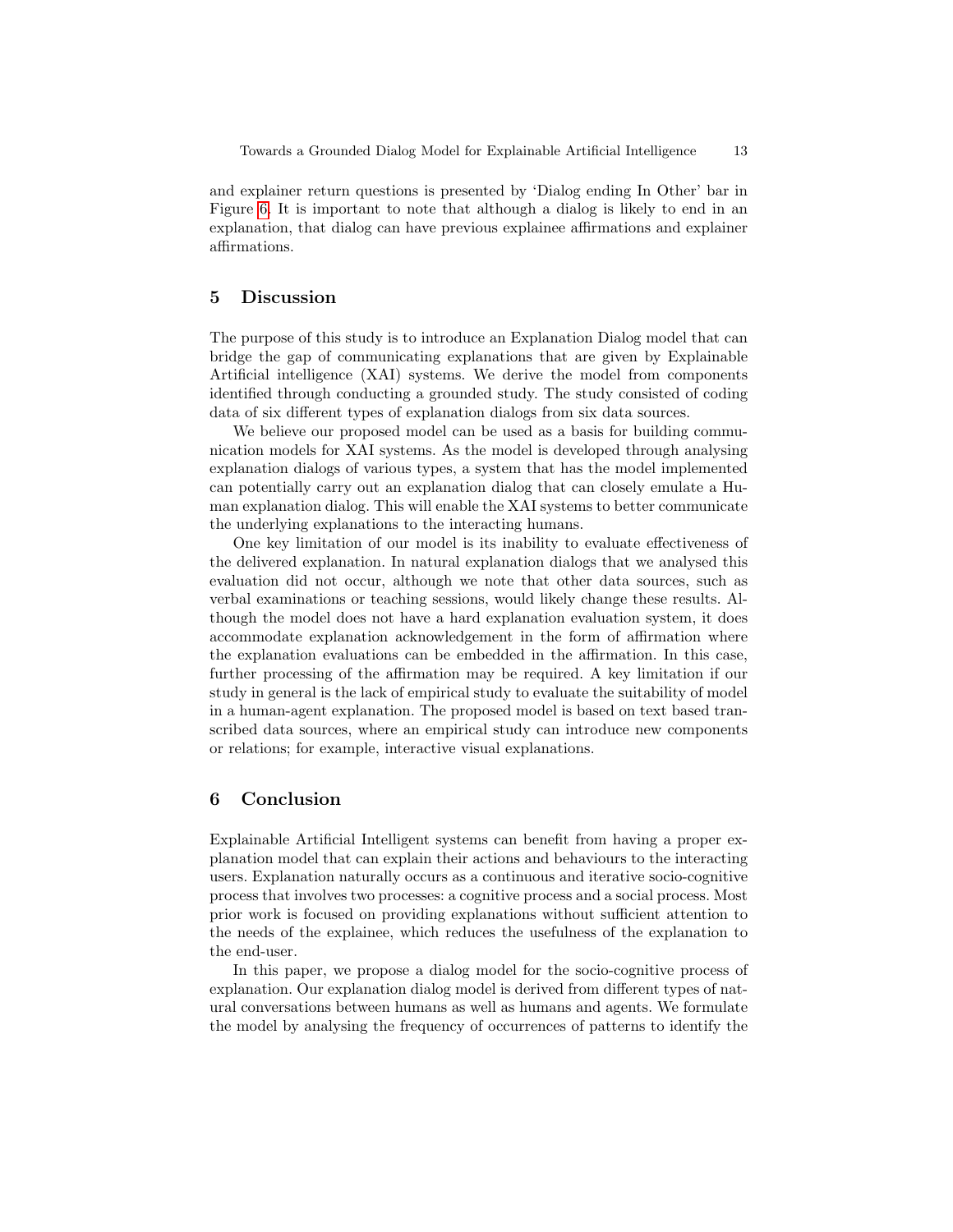key components that makeup an explanation dialog. We also identify the relationships between components and their sequence of occurrence inside a dialog. We believe this model has the ability to accurately emulate the structure of an explanation dialog similar to a one that occurs naturally between humans. Socio-cognitive systems that deal in explanation and trust will benefit from such a model in providing better, more intuitive and interactive explanations. We hope XAI systems can build on top of this explanation dialog model and so lead to better explanations to the intended user.

In future work, we aim to evaluate the model in a Human-Agent setting. Further evaluation can be done by introducing other forms of interaction modes such as visual interactions which may introduce different forms of the components in the model.

# 7 Acknowledgments

The research described in this paper was supported by the University of Melbourne research scholarship (MRS); SocialNUI: Microsoft Research Centre for Social Natural User Interfaces at the University of Melbourne; and a Sponsored Research Collaboration grant from the Commonwealth of Australia Defence Science and Technology Group and the Defence Science Institute, an initiative of the State Government of Victoria.

# References

- <span id="page-13-6"></span>1. Anderson, K.E.: Ask me anything: what is Reddit? Library Hi Tech News 32(5), 8–11 (2015). [https://doi.org/10.1108/LHTN-03-2015-0018,](https://doi.org/10.1108/LHTN-03-2015-0018) [http://www.emeraldinsight.com.proxy.lib.sfu.ca/doi/full/10.1108/](http://www.emeraldinsight.com.proxy.lib.sfu.ca/doi/full/10.1108/LHTN-03-2015-0018) [LHTN-03-2015-0018](http://www.emeraldinsight.com.proxy.lib.sfu.ca/doi/full/10.1108/LHTN-03-2015-0018)
- <span id="page-13-2"></span>2. Arioua, A., Croitoru, M.: Formalizing Explanatory Dialogues. Scalable Uncertainty Management 6379, 282–297 (2010). [https://doi.org/10.1007/978-3-642-15951-0,](https://doi.org/10.1007/978-3-642-15951-0) <http://link.springer.com/10.1007/978-3-642-15951-0>
- <span id="page-13-5"></span>3. Bradeško, L., Mladenić, D.: A Survey of Chabot Systems through a Loebner Prize Competition. Researchgate.Net 2, 1–4 (2012), [https://pdfs.semanticscholar.](https://pdfs.semanticscholar.org/9447/1160f13e9771df3199b3684e085729110428.pdf) [org/9447/1160f13e9771df3199b3684e085729110428.pdf](https://pdfs.semanticscholar.org/9447/1160f13e9771df3199b3684e085729110428.pdf)
- <span id="page-13-0"></span>4. Broekens, J., Harbers, M., Hindriks, K., Van Den Bosch, K., Jonker, C., Meyer, J.J.: Do you get it? user-evaluated explainable BDI agents. In: German Conference on Multiagent System Technologies. pp. 28–39. Springer (2010)
- <span id="page-13-4"></span>5. Castelfranchi, C., Falcone, R.: Principles of trust for mas: Cognitive anatomy, social importance, and quantification. In: Proceedings of the 3rd International Conference on Multi Agent Systems. pp. 72–. ICMAS '98, IEEE Computer Society, Washing-
- <span id="page-13-3"></span>ton, DC, USA (1998), <http://dl.acm.org/citation.cfm?id=551984.852234><br>6. Cawsev, A.: Planning interactive explanations. Internation A.: Planning interactive explanations. International Journal of Man-Machine Studies 38(2), 169 – 199 (1993). <https://doi.org/http://dx.doi.org/10.1006/imms.1993.1009>
- <span id="page-13-1"></span>7. Chakraborti, T., Sreedharan, S., Zhang, Y., Kambhampati, S.: Plan explanations as model reconciliation: Moving beyond explanation as soliloquy. IJCAI International Joint Conference on Artificial Intelligence pp. 156–163 (2017). <https://doi.org/10.24963/ijcai.2017/23>